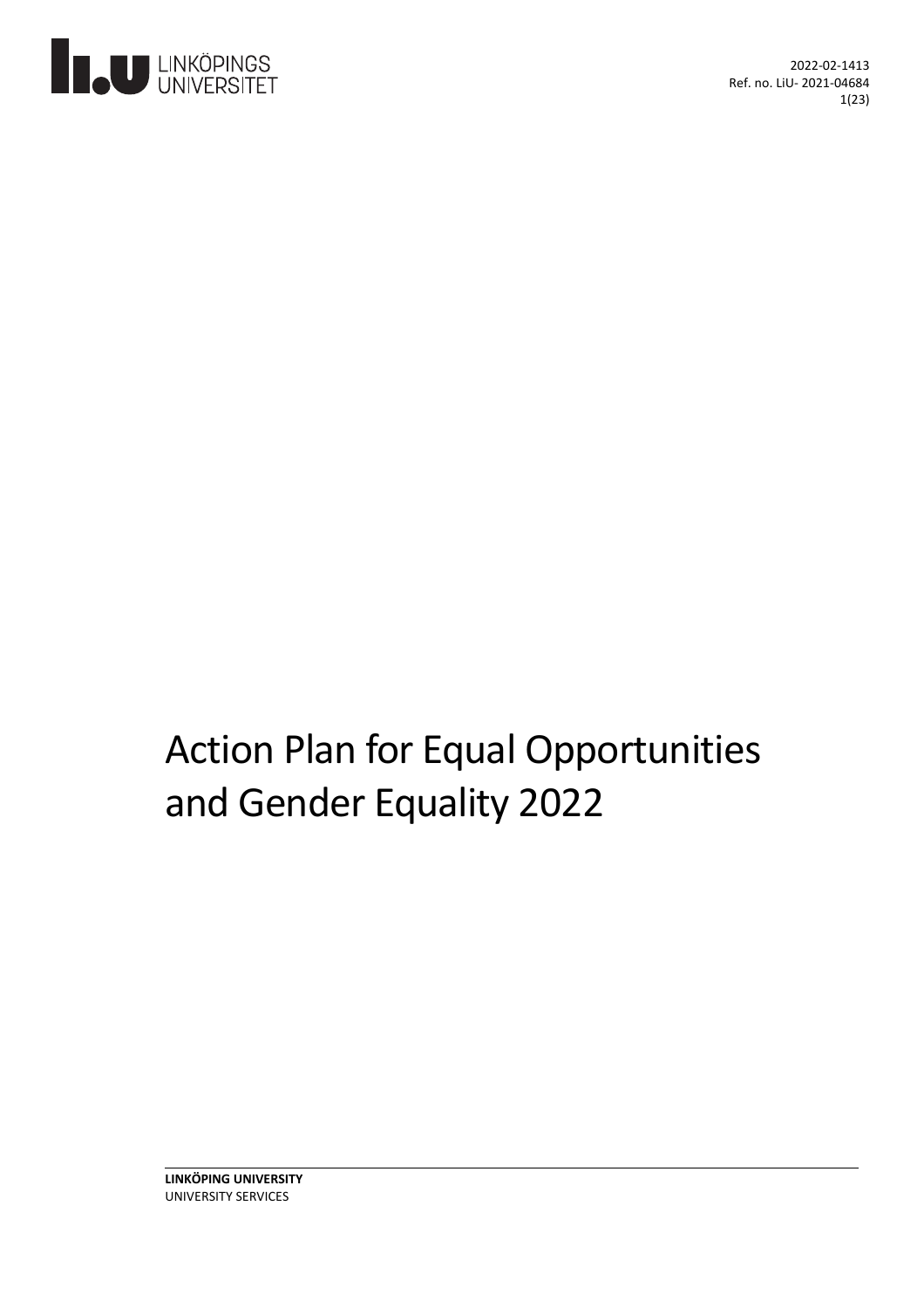# **Contents**

| Integration of equal opportunities perspectives in relevant processes                                                                                                                                                                                                                                                                                                                                                       |  |
|-----------------------------------------------------------------------------------------------------------------------------------------------------------------------------------------------------------------------------------------------------------------------------------------------------------------------------------------------------------------------------------------------------------------------------|--|
| Provisions and practice regarding salaries and other conditions of employment (Active<br>Integration of equal opportunities perspectives in relevant processes 7                                                                                                                                                                                                                                                            |  |
| Integration of equal opportunities perspectives in relevant processes                                                                                                                                                                                                                                                                                                                                                       |  |
| Integration of equal opportunities perspectives in relevant processes  10                                                                                                                                                                                                                                                                                                                                                   |  |
| Integration of equal opportunities perspectives in relevant processes  11                                                                                                                                                                                                                                                                                                                                                   |  |
| Development of allocation of responsibility, and documentation forms for active                                                                                                                                                                                                                                                                                                                                             |  |
| Identify and analyse prioritised areas for the work of promoting an even gender                                                                                                                                                                                                                                                                                                                                             |  |
|                                                                                                                                                                                                                                                                                                                                                                                                                             |  |
| Counteract and prevent harassment, sexual harassment and victimisation 15<br>Clarify responsibilities, handling of and procedures for the management and<br>investigation of discrimination, harassment, sexual harassment, retaliation and<br>Develop central support for handling of student cases relating to discrimination,<br>harassment, sexual harassment, lack of accessibility, retaliation and victimisation  16 |  |
| Continue the work of integrating gender equality perspectives into regular processes . 18                                                                                                                                                                                                                                                                                                                                   |  |
| Clarify organisation, governance and follow-up of the work in diversified recruitment . 19                                                                                                                                                                                                                                                                                                                                  |  |
|                                                                                                                                                                                                                                                                                                                                                                                                                             |  |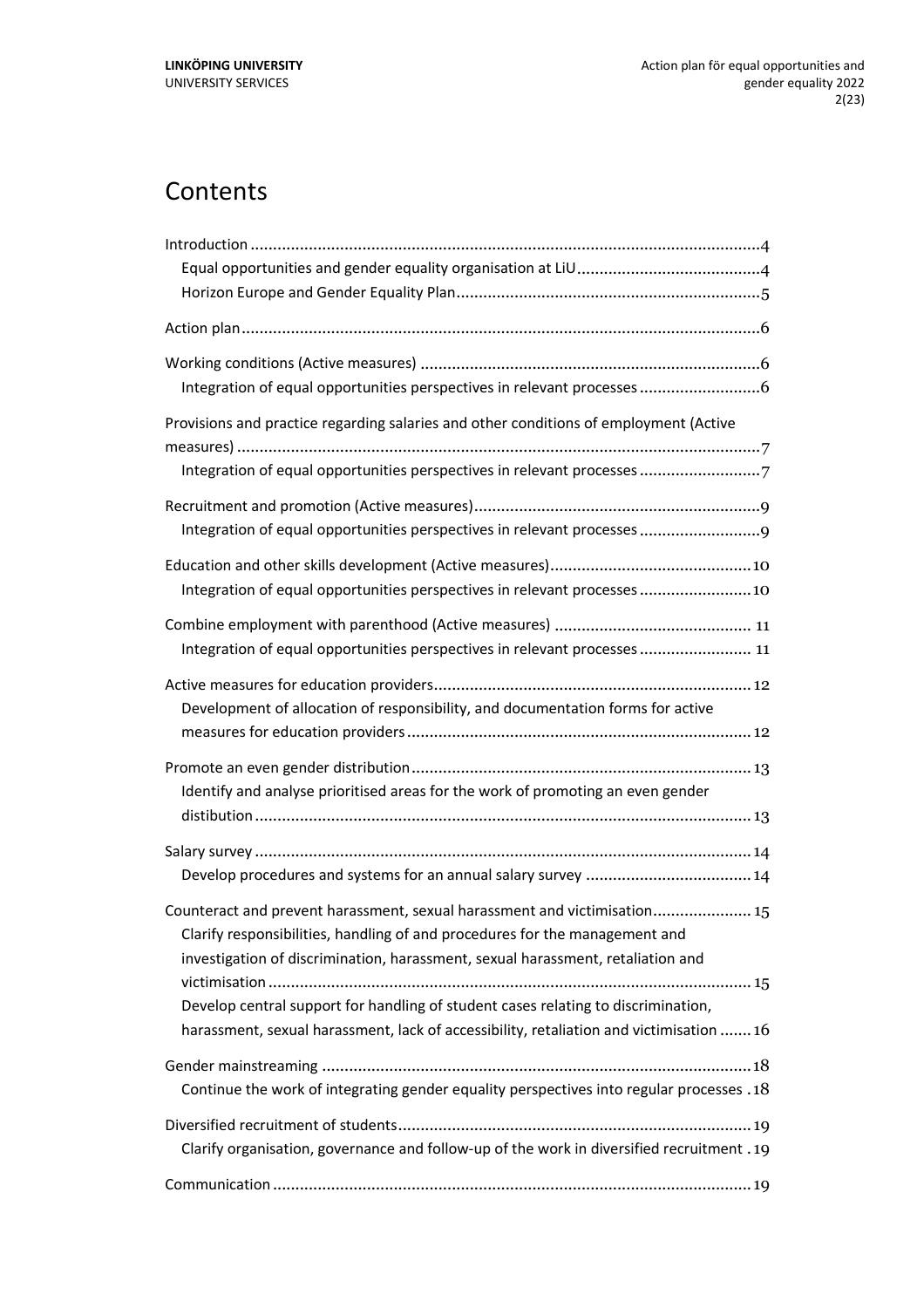| Develop communication related to equal opportunities and gender equality work at LiU     |
|------------------------------------------------------------------------------------------|
|                                                                                          |
|                                                                                          |
|                                                                                          |
| Study the need for training and further education initiatives in equal opportunities and |
|                                                                                          |
| Reporting and analysis of statistics, broken down by gender, for co-workers and students |
|                                                                                          |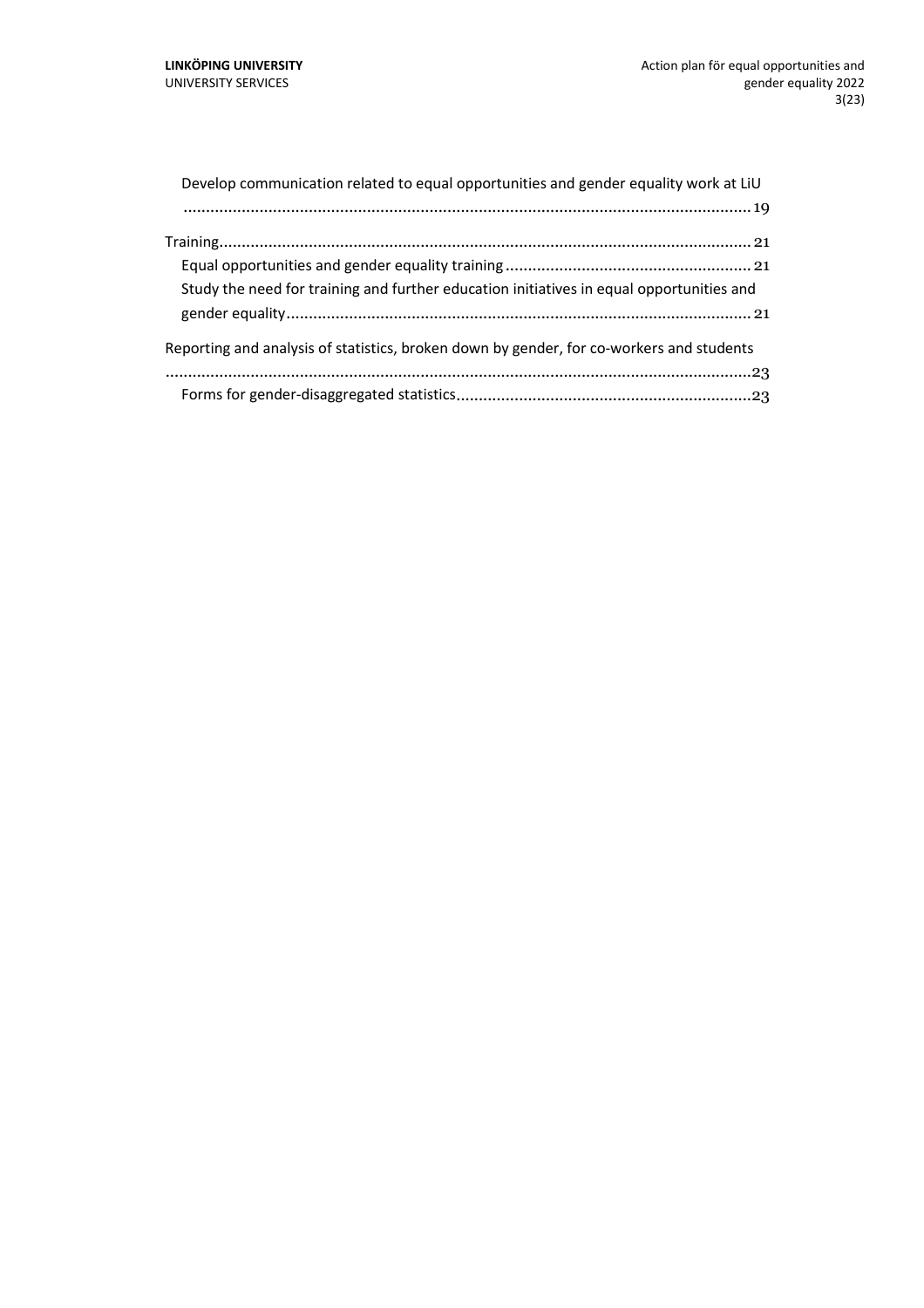### <span id="page-3-0"></span>Introduction

At LiU we safeguard the equal value, equal rights and equal opportunities of everyone. Work in equal opportunities and gender equality is a quality factor that concerns everybody, both when it comes to the work and study environment, and the quality of the education and research. We aim for a study and work environment where we make use of the resources that students and co-workers with different backgrounds, life situations and skill sets bring to the university. LiU is to be free from discrimination, harassment, sexual harassment and victimisation.

Work in equal opportunities and gender equality is goal-oriented, and comprises all regular operations and education processes at LiU. The overarching strategy is that equal opportunities and gender equality are perspectives that are to be integrated into day-to-day work, in parallel with work that focusses specifically on identified development areas.

The Action Plan for Equal Opportunities and Gender Equality is a document comprising the legal and targetted assignments that apply to LiU in the realm of equal opportunities and gender equality. The legally required assignments originate in the Discrimination Act (2008:567), the Work Environment Act (1977:1160), the Swedish Work Environment Authority's Statute Book (2015:4), the Higher Education Ordinance (1993:100) and the Parental Leave Act (1995:584). The university's target-based assignments come from appropriation directions (goals for equality integration), the Plan of Operations and the 2022 budget, as well as the European Commission and Horizon Europe.

#### <span id="page-3-1"></span>**Equal opportunities and gender equality organisation at LiU**

The vice-chancellor has the overall strategic responsibility for the equal opportunities and gender equality work at LiU, and decides on an annual action plan for this work. The central organisation is further constituted by an equal opportunities and gender equality group that includes the deputy vice-chancellor, HR director, director of study administration, equal opportunities coordinator and student representative. The equal opportunities and gender equality group is responsible for coordination of the equal opportunities and gender equality work at LiU. The group's areas of responsibility include preparing documentation, spreading information and developing central support such as education programmes and follow-up.

Further, departments (or similar organisations) and faculties have responsibility for actively working with equal opportunities and gender equality in their operations. This work is to be planned, documented and followed up in annual action plans for equal opportunities and gender equality. The heads of department (or similar) and heads of faculty office are responsible for this work.

Since 2005, LiU has had gender lectureships at each faculty, the holders of which are to work to integrate gender and equality perspectives into the contents and forms of the education. In 2021, a new decision was made to update and broaden the gender lectureships' assignments, so they are more in line with developments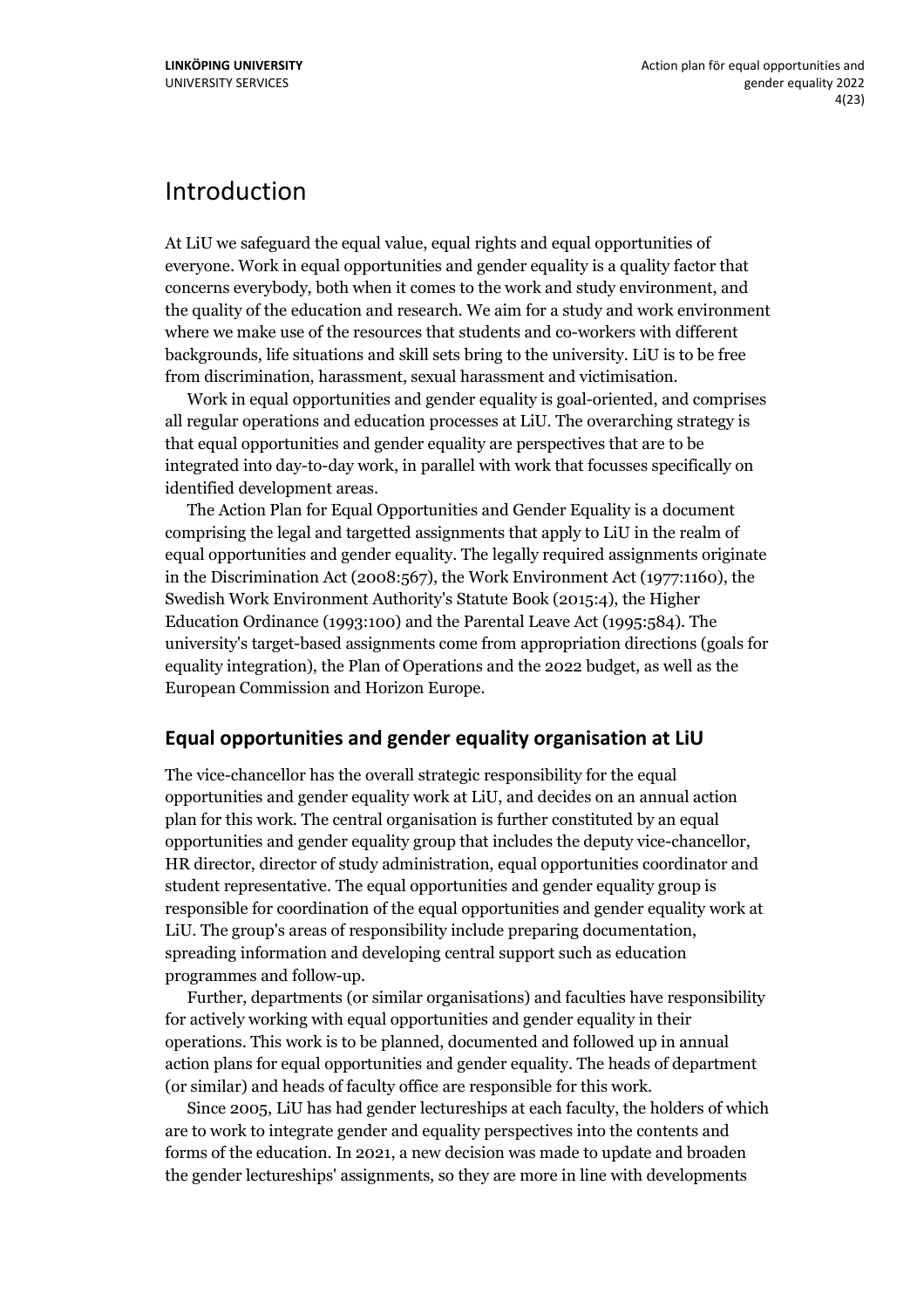that have taken place in the area in the past few years. (See also ref. no. LiU 2021– 03991 *Beslut om Uppdragsbeskrivning för Lika villkorslektor vid LiU*). The change also means that the name of the role will change to equal opportunities lectureship. At the Faculty of Science and Engineering and the Faculty of Educational Sciences the positions are filled, while at the Faculty of Arts and Sciences and the Faculty of Medicine and Health Sciences, recruitment continues.

The student unions at LiU play an important role in the work with equal opportunities and gender equality, e.g. in the education of work environment reps and mentors, and with the dialogue with the sections. Also, students are represented at various levels in the organisation where issues of equal opportunities and gender equality are discussed.

The Forum for Gender Studies and Equality (Forum) is a competence centre founded at LiU in 1985, and an internal strategic resource in the field of gender and equality.

#### <span id="page-4-0"></span>**Horizon Europe and Gender Equality Plan**

Gender equality is a prioritised area in the EU programme Horizon Europe. In order to apply for Horizon Europe, from 1 January 2022 the organisation must present a Gender Equality Plan (GEP) showing how work with gender equality is implemented and organised. This requirement can be met with existing action plans or other strategic documents such as inclusion strategies.

Horizon Europe has four process-related requirements for the gender equality plans of applicant organisations:

- 1. **Public document**. The GEP must be signed by the top management and be accessible via the organisation's website. The action plan must present clear areas of development, targets and activities.
- 2. **Resources** The organisation must show how it has allocated resources and specific competencies for the work and the implementation of the action plan. LiU: organisation for equal opportunities and gender equality is described briefly above in the action plan, see also *Beslut om organisation för lika villkorsarbetet* (ref. no. LiU 2020–01727).
- 3. **Data collection of gender-disaggregated statistics**. The organisation is to be able to present annual gender-disaggregated statistics for staff and students. Annual statistics and analysis are presented in LiU's annual report.
- 4. **Education**: the organisation must be able to present how it works with training in gender equality for managers at various levels, and other coworkers. Components on equal opportunities are included in LiU's management training and in courses given at Didacticum. See also the assignment section *Education* in the action plan below.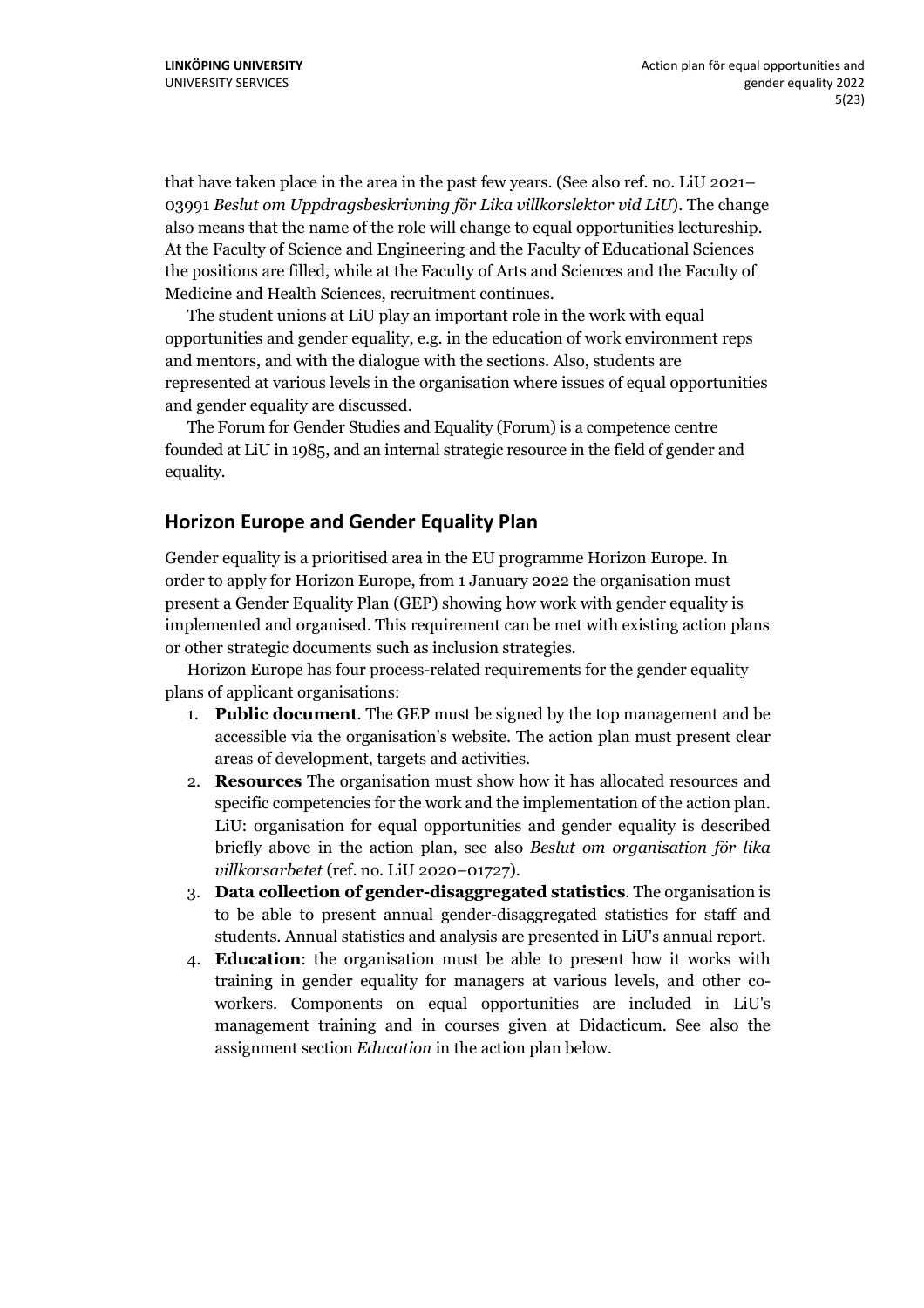# <span id="page-5-0"></span>Action plan

The action plan is structured by assignment in the equal opportunities and gender equality area, prioritised development areas, measures, and responsibility and timetable for implementation.

### <span id="page-5-1"></span>Working conditions (Active measures)

This assignment is found in the action plans for equal opportunities and gender equality at departments (or similar) and faculties where the responsibility lies with the head of department (or similar) and the head of faculty office.

Working conditions refers to: physical work environment, social working conditions and organisational working conditions.

Active work to counteract discrimination and to promote equal rights and opportunities, independently of sex, transgender identity or expression, ethnicity, religion or other belief, disability, sexual orientation or age.

Active measures means investigating if there is a risk of discrimination or other obstacles to individuals' equal rights and opportunities, analysing reasons for any discovered risks or obstacles, taking preventive and promotional measures, and following up and evaluating the work.

#### <span id="page-5-2"></span>**Integration of equal opportunities perspectives in relevant**

| <b>Title</b> | <b>Description</b>                                                                                                                                                                 | <b>Responsible</b>                                                                                              | <b>End date</b> |
|--------------|------------------------------------------------------------------------------------------------------------------------------------------------------------------------------------|-----------------------------------------------------------------------------------------------------------------|-----------------|
| Measure 1    | Compile and<br>analyse the<br>operations'<br>development areas,<br>and identify any<br>LiU-wide risks of<br>discrimination or<br>obstacles to equal<br>rights or<br>opportunities. | Coordinator for<br>equal opportunities<br>and the Equal<br>Opportunities and<br><b>Gender Equality</b><br>Group | 2022-04-04      |
| Measure 2    | Develop<br>background<br>material for<br>operations' work in<br>active measures.                                                                                                   | Coordinator for<br>equal opportunities<br>and the Equal<br>Opportunities and<br><b>Gender Equality</b><br>Group | 2022-09-30      |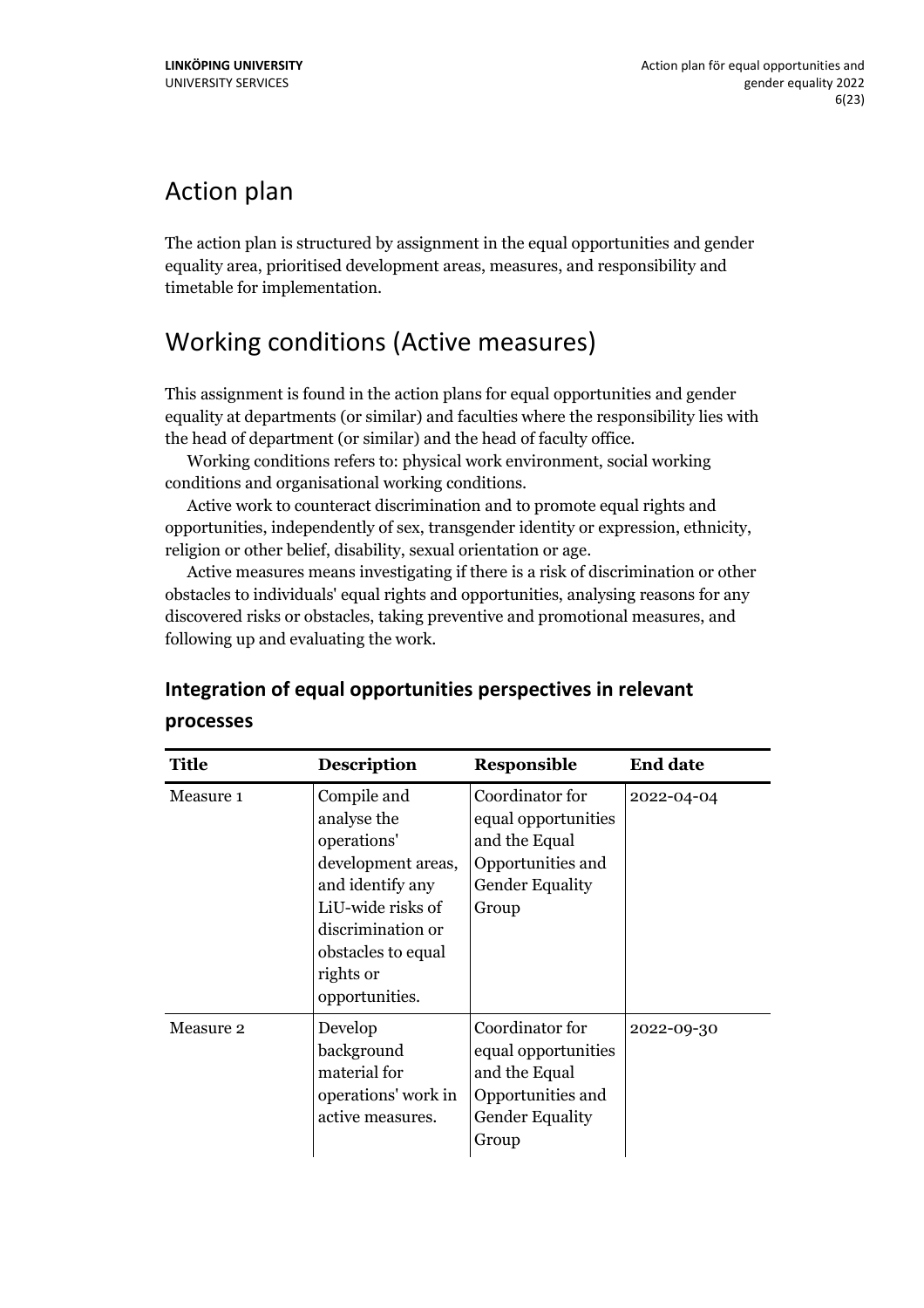# <span id="page-6-0"></span>Provisions and practice regarding salaries and other conditions of employment (Active measures)

This assignment is found in the action plans for equal opportunities and gender equality at departments (or similar) and faculties where the responsibility lies with the head of department (or similar), the head of faculty office or the salary-setting manager.

Active work to counteract discrimination and to promote equal rights and opportunities, independently of sex, transgender identity or expression, ethnicity, religion or other belief, disability, sexual orientation or age.

Active measures means investigating if there is a risk of discrimination or other obstacles to individuals' equal rights and opportunities, analysing reasons for any discovered risks or obstacles, taking preventive and promotional measures, and following up and evaluating the work.

| <b>Title</b> | <b>Description</b>                                                                                                                                                                 | <b>Responsible</b>                                                                                              | <b>End date</b> |
|--------------|------------------------------------------------------------------------------------------------------------------------------------------------------------------------------------|-----------------------------------------------------------------------------------------------------------------|-----------------|
| Measure 1    | Compile and<br>analyse the<br>operations'<br>development areas,<br>and identify any<br>LiU-wide risks of<br>discrimination or<br>obstacles to equal<br>rights or<br>opportunities. | Coordinator for<br>equal opportunities<br>and the Equal<br>Opportunities and<br><b>Gender Equality</b><br>Group | 2022-04-04      |
| Measure 2    | Develop<br>background<br>material for<br>operations' work in<br>active measures.                                                                                                   | Coordinator for<br>equal opportunities<br>and the Equal<br>Opportunities and<br><b>Gender Equality</b><br>Group | 2022-09-30      |

#### <span id="page-6-1"></span>**Integration of equal opportunities perspectives in relevant**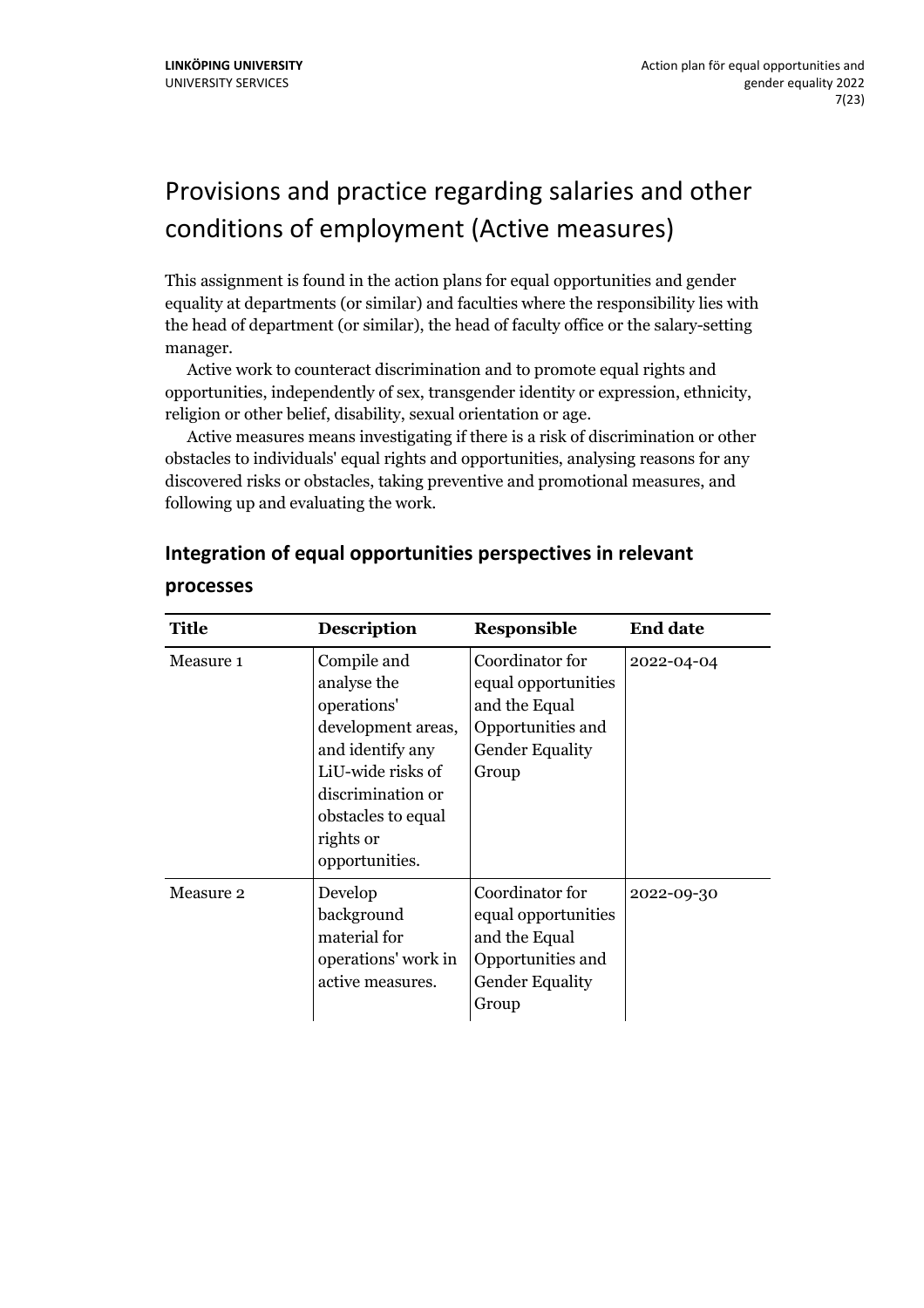| Measure 3 | In conjunction with   | Coordinator for        | 2022-06-30 |
|-----------|-----------------------|------------------------|------------|
|           | the salary survey,    | equal opportunities,   |            |
|           | analyse obstacles to  | the Negotiation        |            |
|           | equal rights and      | Office and the         |            |
|           | opportunities for all | Equal                  |            |
|           | grounds for           | Opportunities and      |            |
|           | discrimination in     | <b>Equality Group.</b> |            |
|           | provisions and        |                        |            |
|           | practice regarding    |                        |            |
|           | salaries and          |                        |            |
|           | conditions of         |                        |            |
|           | employment.           |                        |            |
|           |                       |                        |            |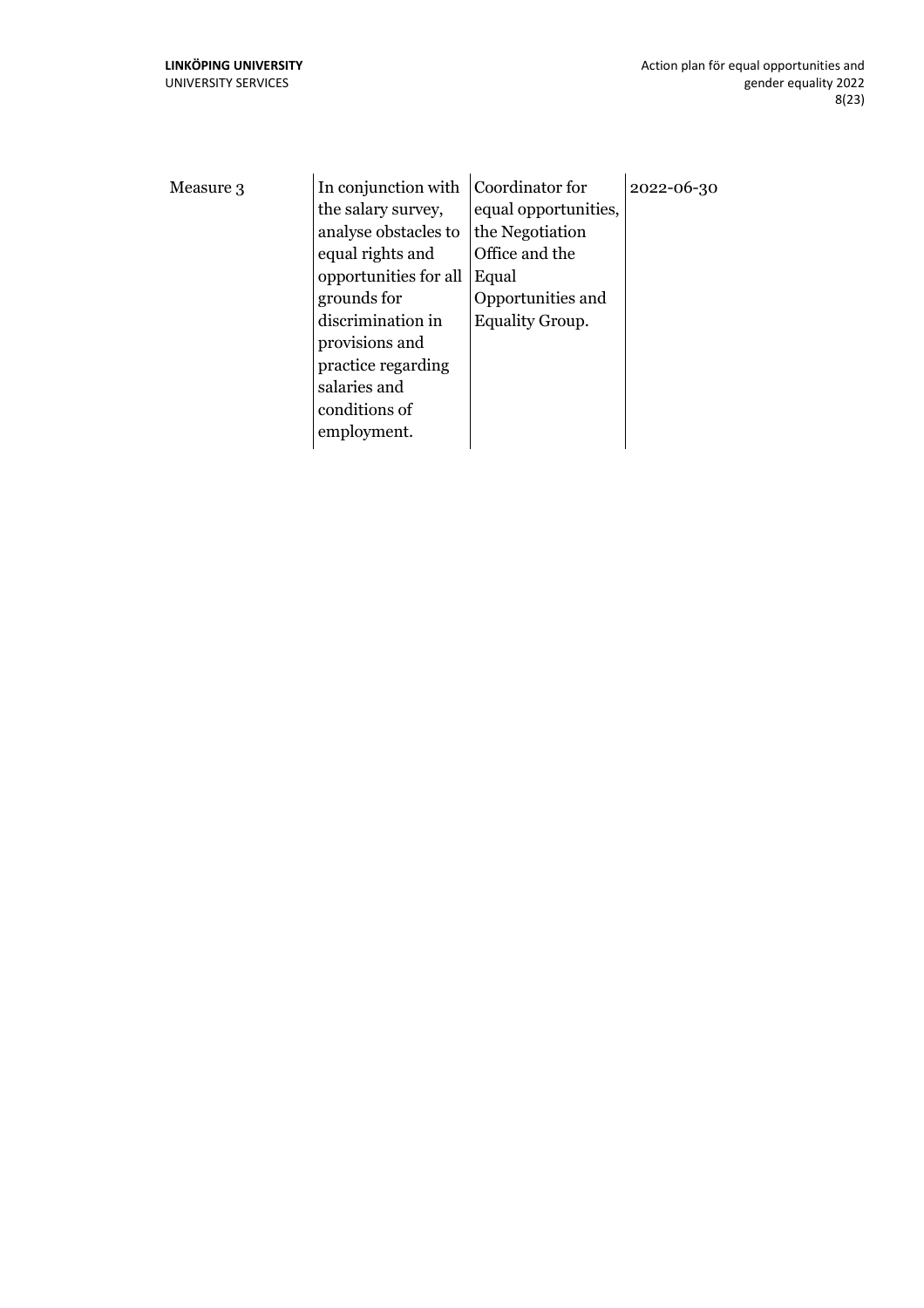### <span id="page-8-0"></span>Recruitment and promotion (Active measures)

This assignment is found in the action plans for equal opportunities and gender equality at departments (or similar) and faculties where the responsibility lies with the head of department (or similar) and the head of faculty office in collaboration with academic appointments boards.

Active work to counteract discrimination and to promote equal rights and opportunities, independently of sex, transgender identity or expression, ethnicity, religion or other belief, disability, sexual orientation or age.

Active measures means investigating if there is a risk of discrimination or other obstacles to individuals' equal rights and opportunities, analysing reasons for any discovered risks or obstacles, taking preventive and promotional measures, and following up and evaluating the work.

| <b>Title</b> | <b>Description</b>                                                                                                                                                                 | Responsible                                                                                                     | <b>End date</b> |
|--------------|------------------------------------------------------------------------------------------------------------------------------------------------------------------------------------|-----------------------------------------------------------------------------------------------------------------|-----------------|
| Measure 1    | Compile and<br>analyse the<br>operations'<br>development areas,<br>and identify any<br>LiU-wide risks of<br>discrimination or<br>obstacles to equal<br>rights or<br>opportunities. | Coordinator for<br>equal opportunities<br>and the Equal<br>Opportunities and<br><b>Gender Equality</b><br>Group | 2022-04-04      |
| Measure 2    | Develop<br>background<br>material for<br>operations' work<br>with active<br>measures.                                                                                              | Coordinator for<br>equal opportunities<br>and the Equal<br>Opportunities and<br><b>Equality Group</b>           | 2022-09-30      |
| Measure 3    | Collaborate with<br>ongoing vice-<br>chancellor<br>assignments on<br>gender equality,<br>career pathways<br>and qualification.                                                     | Coordinator for<br>equal opportunities,<br>and the Equal<br>Opportunities and<br><b>Equality Group</b>          | 2024-12-31      |

#### <span id="page-8-1"></span>**Integration of equal opportunities perspectives in relevant processes**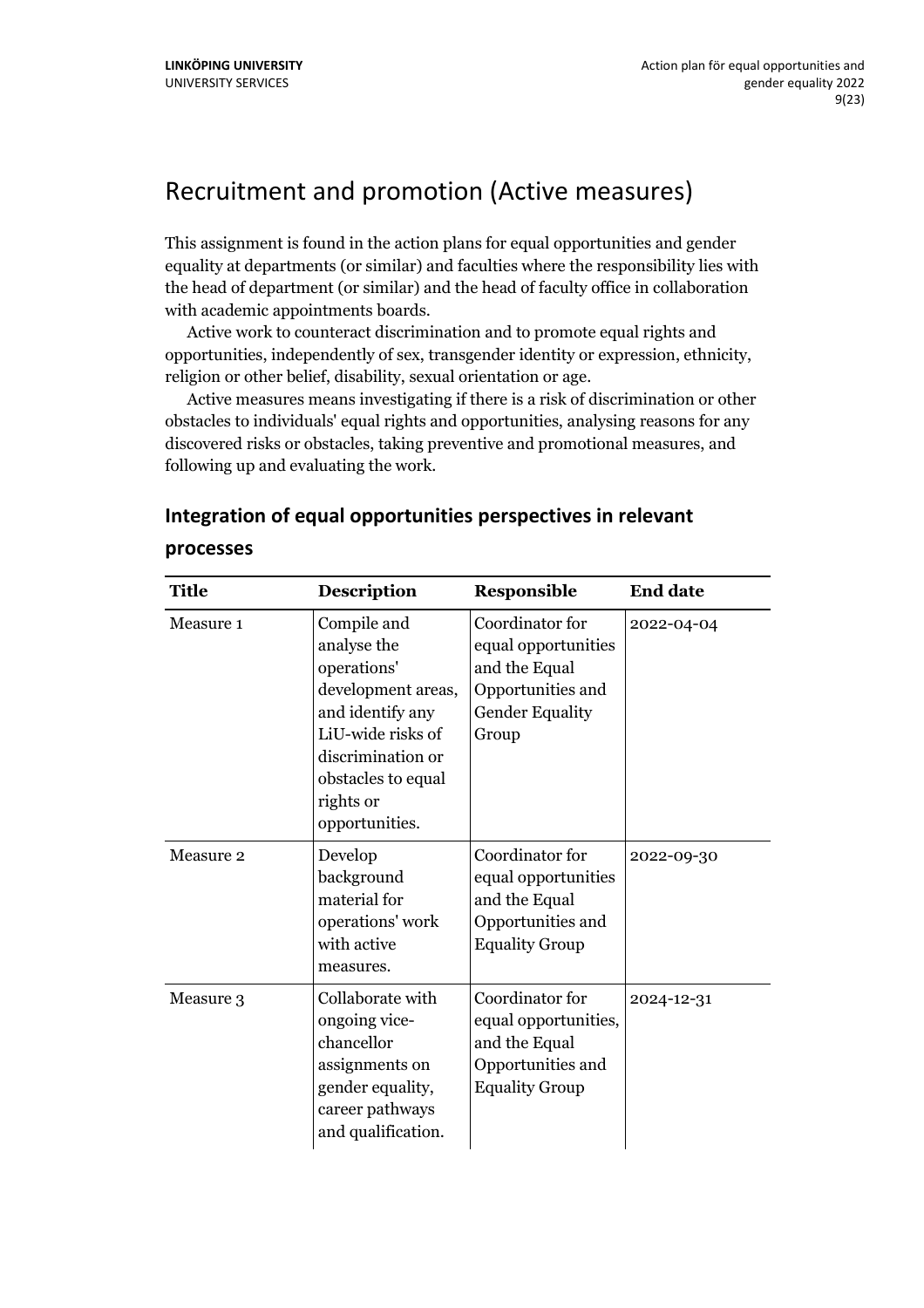# <span id="page-9-0"></span>Education and other skills development (Active measures)

This assignment is found in the action plans for equal opportunities and gender equality at departments (or similar) and faculties where the responsibility lies with the head of department (or similar) and the head of faculty office.

Active work to counteract discrimination and to promote equal rights and opportunities, independently of sex, transgender identity or expression, ethnicity, religion or other belief, disability, sexual orientation or age.

Active measures means investigating if there is a risk of discrimination or other obstacles to individuals' equal rights and opportunities, analysing reasons for any discovered risks or obstacles, taking preventive and promotional measures, and following up and evaluating the work.

#### <span id="page-9-1"></span>**Integration of equal opportunities perspectives in relevant**

| <b>Title</b> | <b>Description</b>                                                                                                                                                                 | <b>Responsible</b>                                                                                              | <b>End date</b> |
|--------------|------------------------------------------------------------------------------------------------------------------------------------------------------------------------------------|-----------------------------------------------------------------------------------------------------------------|-----------------|
| Measure 1    | Compile and<br>analyse the<br>operations'<br>development areas,<br>and identify any<br>LiU-wide risks of<br>discrimination or<br>obstacles to equal<br>rights or<br>opportunities. | Coordinator for<br>equal opportunities<br>and the Equal<br>Opportunities and<br><b>Gender Equality</b><br>Group | 2022-04-04      |
| Measure 2    | Develop<br>background<br>material for<br>operations' work<br>with active<br>measures.                                                                                              | Coordinator for<br>equal opportunities,<br>and the Equal<br>Opportunities and<br><b>Equality Group</b>          | 2022-09-30      |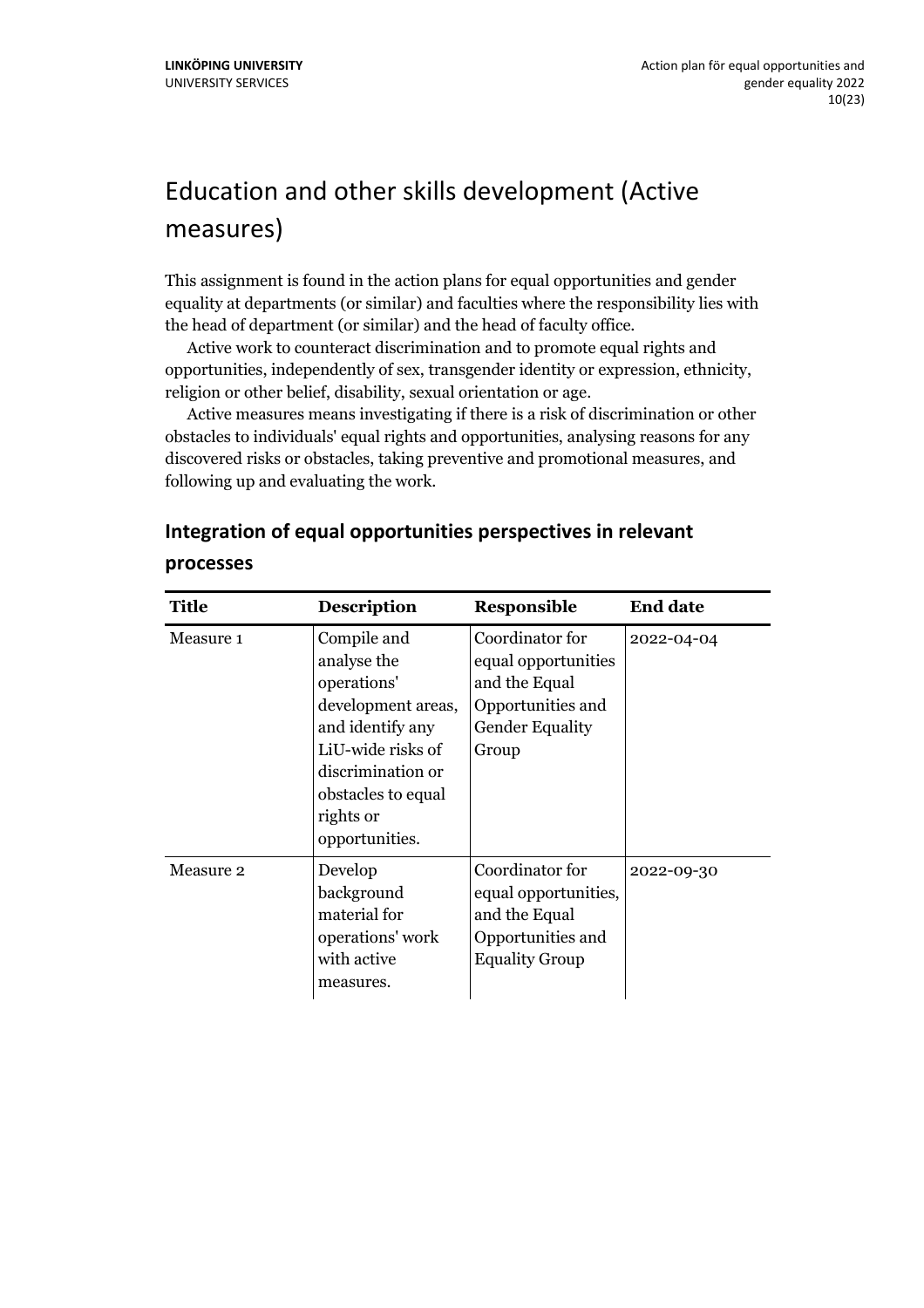# <span id="page-10-0"></span>Combine employment with parenthood (Active measures)

This assignment is found in the action plans for equal opportunities and gender equality at departments (or similar) and faculties where the responsibility lies with the head of department (or similar) and the head of faculty office.

Active work to counteract discrimination and to promote equal rights and opportunities, independently of sex, transgender identity or expression, ethnicity, religion or other belief, disability, sexual orientation or age.

Active measures means investigating if there is a risk of discrimination or other obstacles to individuals' equal rights and opportunities, analysing reasons for any discovered risks or obstacles, taking preventive and promotional measures, and following up and evaluating the work.

#### <span id="page-10-1"></span>**Integration of equal opportunities perspectives in relevant**

| <b>Title</b> | <b>Description</b>                                                                                                                                                                 | Responsible                                                                                            | <b>End date</b> |
|--------------|------------------------------------------------------------------------------------------------------------------------------------------------------------------------------------|--------------------------------------------------------------------------------------------------------|-----------------|
| Measure 1    | Compile and<br>analyse the<br>operations'<br>development areas,<br>and identify any<br>LiU-wide risks of<br>discrimination or<br>obstacles to equal<br>rights or<br>opportunities. | Coordinator for<br>equal opportunities<br>and the Equal<br>Opportunities and<br><b>Equality Group</b>  | 2022-04-04      |
| Measure 2    | Develop<br>background<br>material for<br>operations' work<br>with active<br>measures.                                                                                              | Coordinator for<br>equal opportunities,<br>and the Equal<br>Opportunities and<br><b>Equality Group</b> | 2022-09-30      |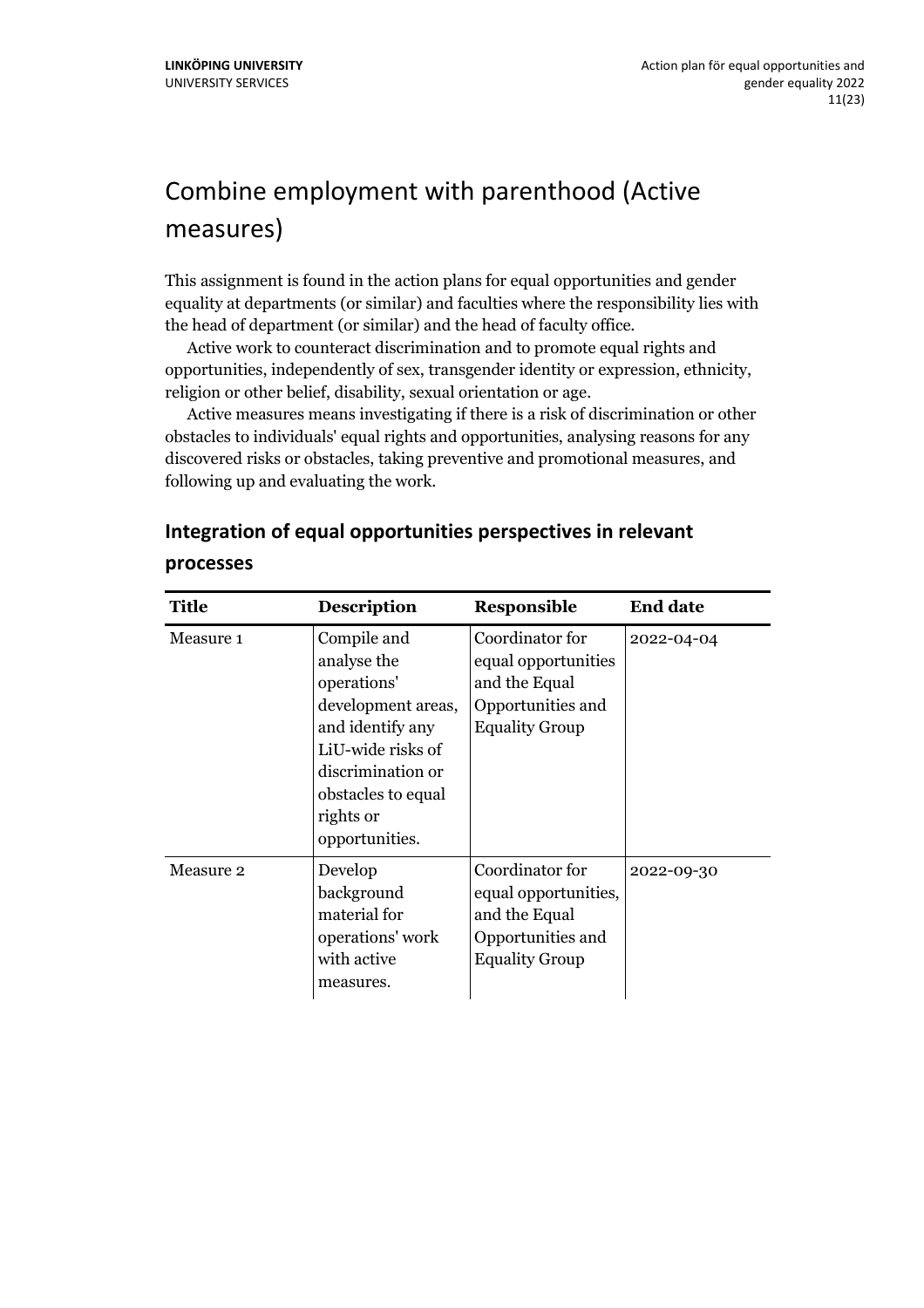### <span id="page-11-0"></span>Active measures for education providers

Active work to counteract discrimination and to promote equal rights and opportunities, independently of sex, transgender identity or expression, ethnicity, religion or other belief, disability, sexual orientation or age.

Active measures means investigating if there is a risk of discrimination or other obstacles to individuals' equal rights and opportunities, analysing reasons for any discovered risks or obstacles, taking preventive and promotional measures, and following up and evaluating the work.

The work is to be carried out for the fields of admissions and recruitment, examinations and assessments, forms of instruction and organisation of education, study environment, parenthood and studies.

In 2022, the assignment will be focussed on clarifying responsibilities and routines for active measures for education providers, and on developing documentation forms for the work.

| <b>Title</b> | <b>Description</b>                                                                                                                                              | <b>Responsible</b>                                                                                                                                                                                                     | <b>End date</b> |
|--------------|-----------------------------------------------------------------------------------------------------------------------------------------------------------------|------------------------------------------------------------------------------------------------------------------------------------------------------------------------------------------------------------------------|-----------------|
| Measure 1    | Anchor the proposal Director of study<br>for allocation of<br>responsibilities for<br>the active measures<br>work.                                              | administration,<br>coordinator for<br>equal opportunities<br>in collaboration<br>with the Equal<br>Opportunities and<br><b>Gender Equality</b><br>Group, plus<br>representatives<br>from faculties and<br>departments. | 2022-06-30      |
| Measure 2    | Create a structure<br>for documentation<br>in Hypergene,<br>develop background<br>material, and<br>conduct training for<br>those in roles of<br>responsibility. | Coordinator for<br>equal opportunities,<br>and the Equal<br>Opportunities and<br><b>Equality Group</b>                                                                                                                 | 2022-09-30      |

#### <span id="page-11-1"></span>**Development of allocation of responsibility, and documentation forms for active measures for education providers**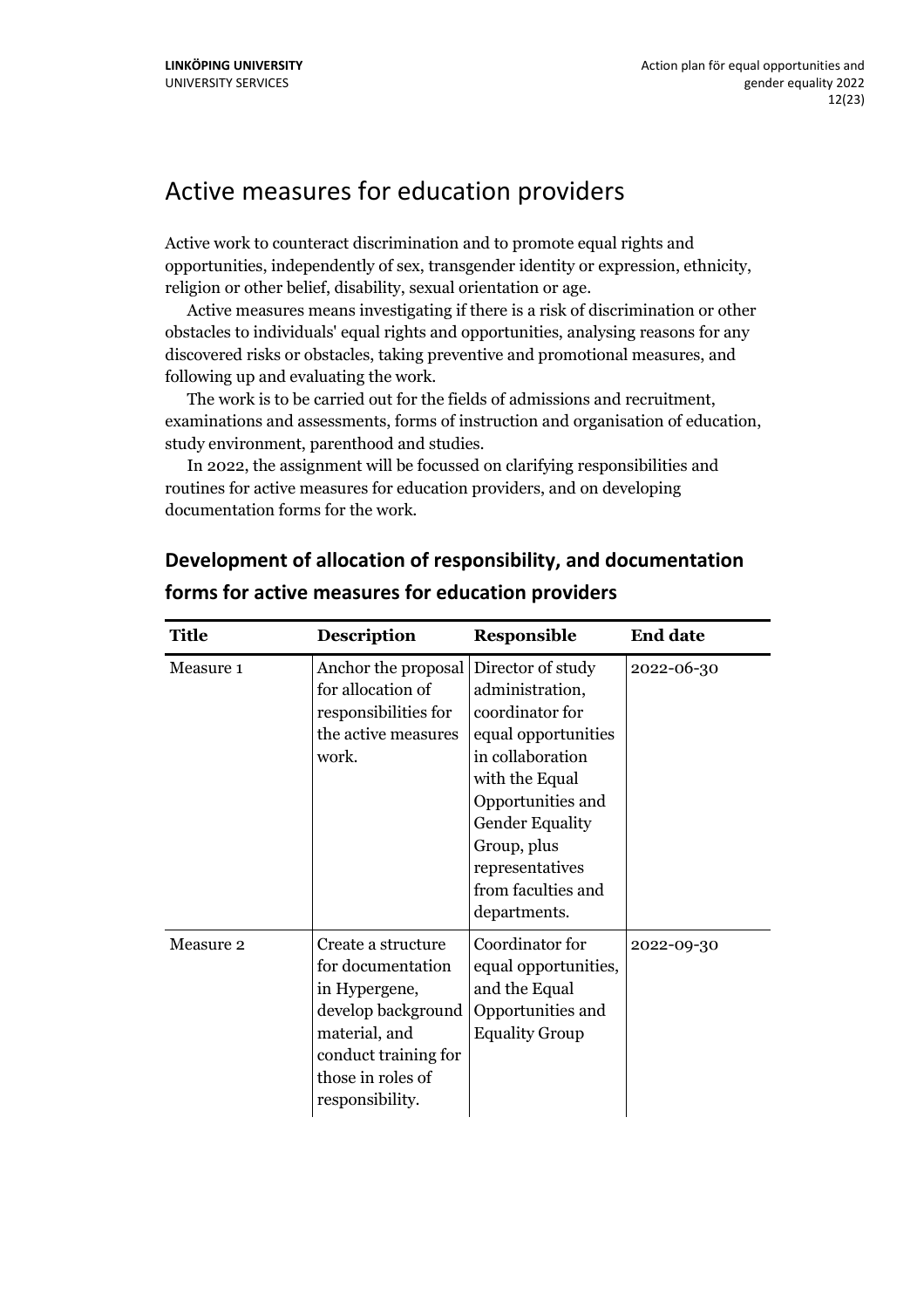### <span id="page-12-0"></span>Promote an even gender distribution

This assignment is found in the action plans for equal opportunities and gender equality at departments (or similar) and faculties where the responsibility lies with the head of department (or similar) and the head of faculty office.

According to The Discrimination Act, employers, by way of training, further education or othe measures, are to promote an even gender distibution in various types of work, in different employee categories and in leading positions. This work is one of the active measures, and is to be documented and followed up.

<span id="page-12-1"></span>**Identify and analyse prioritised areas for the work of promoting an**

| <b>Title</b> | <b>Description</b>                                                                                                                                                                 | <b>Responsible</b>                                                                                              | <b>End date</b> |
|--------------|------------------------------------------------------------------------------------------------------------------------------------------------------------------------------------|-----------------------------------------------------------------------------------------------------------------|-----------------|
| Measure 1    | Compile and<br>analyse the<br>operations'<br>development areas,<br>and identify any<br>LiU-wide risks of<br>discrimination or<br>obstacles to equal<br>rights or<br>opportunities. | Coordinator for<br>equal opportunities<br>and the Equal<br>Opportunities and<br><b>Gender Equality</b><br>Group | 2022-04-04      |
| Measure 3    | Take advantage of<br>opportunities to<br>collaborate with<br>vice-chancellor<br>assignments on<br>gende equality,<br>career pathways<br>and qualification.                         | Coordinator for<br>equal opportunities<br>and the Equal<br>Opportunities and<br><b>Gender Equality</b><br>Group | 2024-12-31      |

#### **even gender distibution**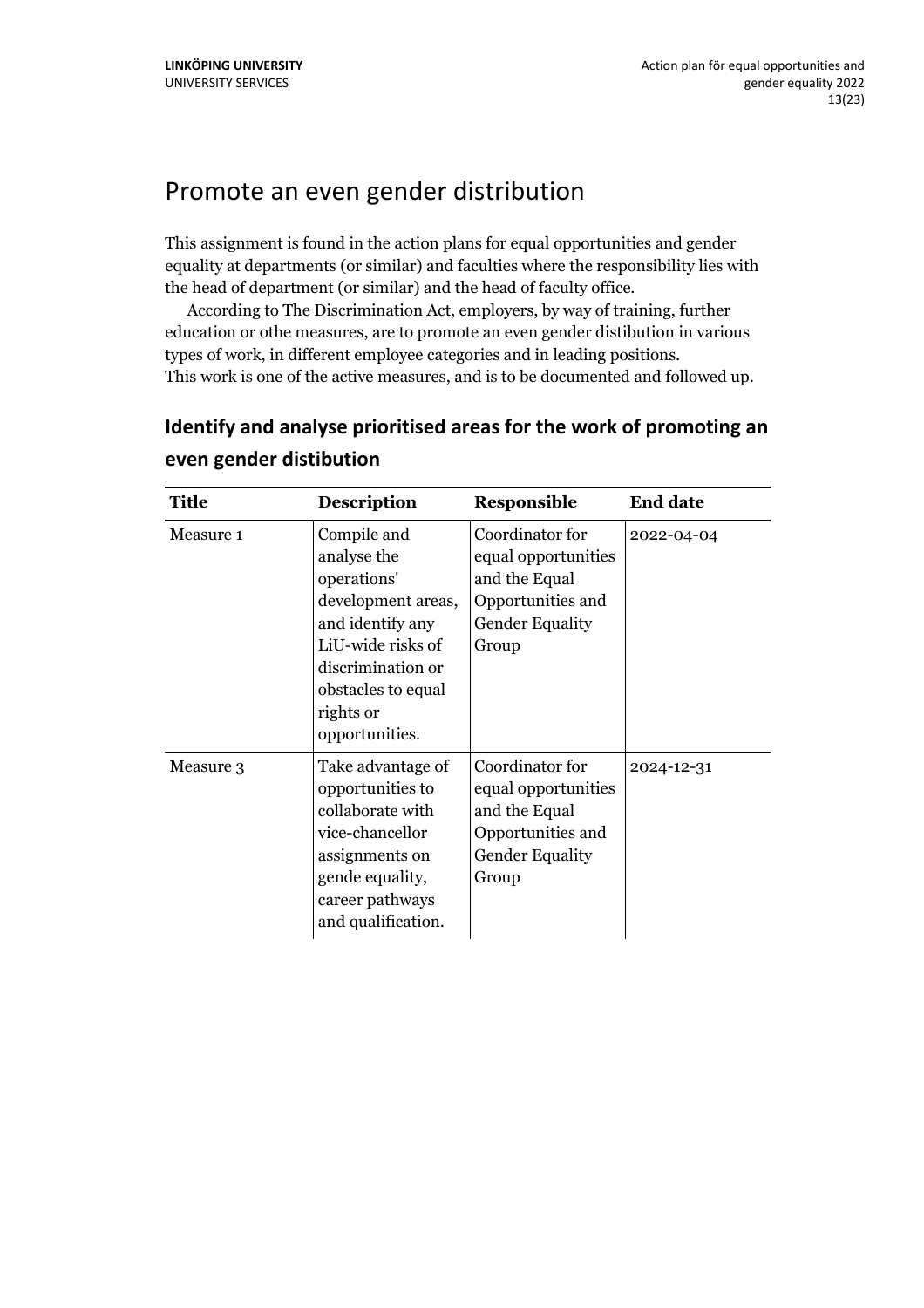# <span id="page-13-0"></span>Salary survey

A salary survey with the aim of discovering unwarranted salary differences between men and women is to be carried out annually by the employer. The salary survey process is coordinated by LiU's central HR department, but every department or equivalent can contribute to this work by analysing discovered salary differences, and by possibly taking action to rectify unwarranted salary differences.

| <b>Title</b> | <b>Description</b>                                                                                                                 | Responsible                                                                                                                      | <b>End date</b> |
|--------------|------------------------------------------------------------------------------------------------------------------------------------|----------------------------------------------------------------------------------------------------------------------------------|-----------------|
| Measure 1    | Carry out salary<br>survey at central<br>level.                                                                                    | Coordinator for<br>Equal<br>opportunities, the<br><b>Negotiation Office</b><br>and the Payroll<br>Office                         | 2022-06-30      |
| Measure 2    | Take part in<br>planning for<br>transition to BESTA<br>codes, and support<br>observance of equal<br>opportunities<br>perspectives. | Coordinator for<br>equal opportunities<br>in collaboration<br>with the<br><b>Negotiation Office</b><br>and the Payroll<br>Office | 2022-12-31      |

#### <span id="page-13-1"></span>**Develop procedures and systems for an annual salary survey**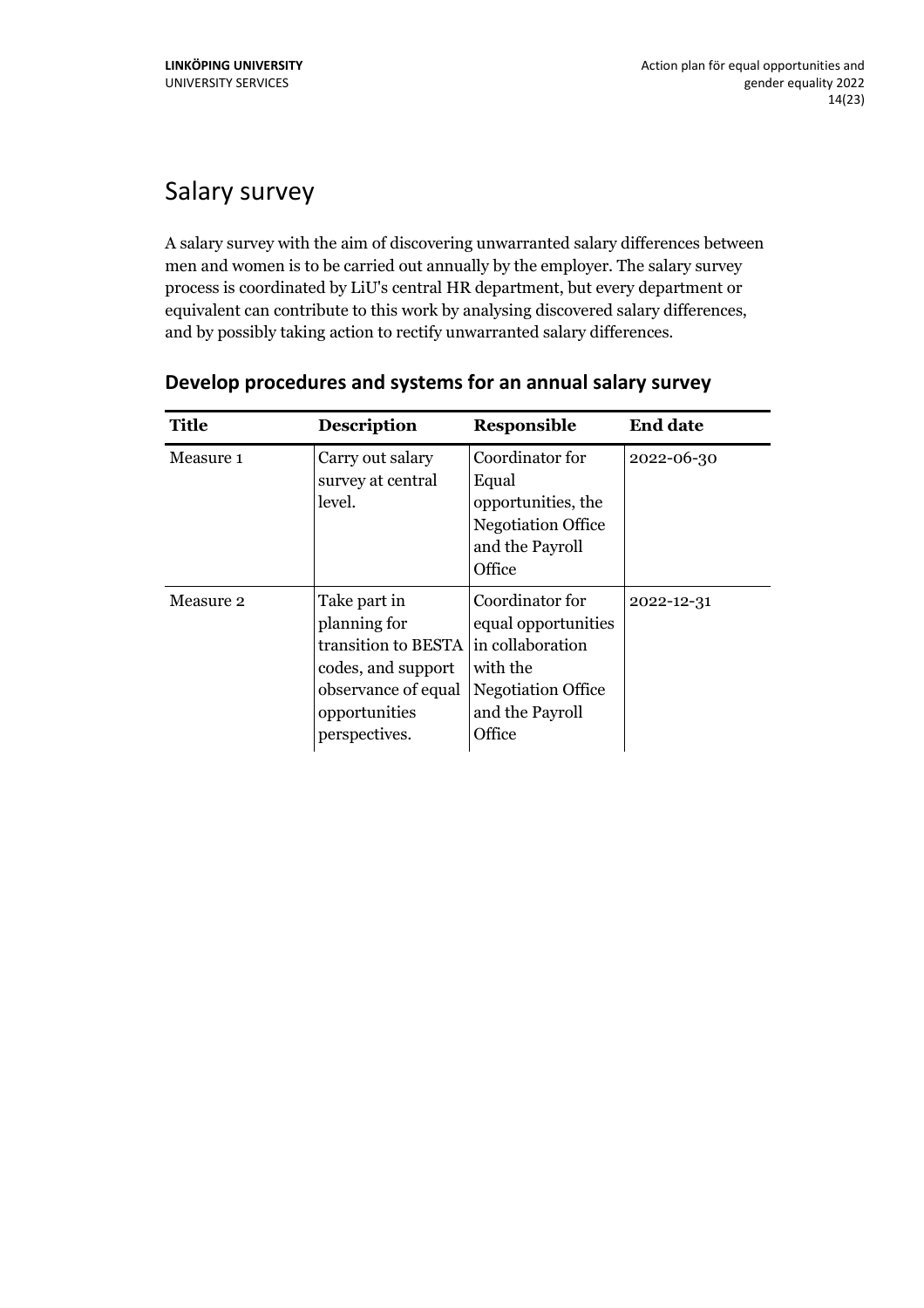# <span id="page-14-0"></span>Counteract and prevent harassment, sexual harassment and victimisation

This assignment is found in the action plans for equal opportunities and gender equality at departments (or similar) and faculties where the overarching responsibility lies with the head of department (or similar) and the heads of faculty office, as well as other managers with work environment responsibility. The preventive work that the employer must do, in order to counteract harassment, sexual harassment and victimisation, as per The Discrimination Act and the Swedish Work Environment Authority's provision on organisational and social work environment.

### <span id="page-14-1"></span>**Clarify responsibilities, handling of and procedures for the management and investigation of discrimination, harassment, sexual harassment, retaliation and victimisation**

| <b>Title</b> | <b>Description</b>                                                                                                                                                                       | <b>Responsible</b>                                                                                                                                                                                                | <b>End date</b> |
|--------------|------------------------------------------------------------------------------------------------------------------------------------------------------------------------------------------|-------------------------------------------------------------------------------------------------------------------------------------------------------------------------------------------------------------------|-----------------|
| Measure 1    | Update information<br>(webpages, info<br>folders) about<br>handling of cases of<br>harassment, sexual<br>harassment and<br>victimisation.                                                | Coordinator for<br>equal opportunities<br>and the Equal<br>Opportunities and<br><b>Gender Equality</b><br>Group Group, in<br>collaboration with<br>communications<br>officer and the<br><b>Negotiation Office</b> | 2022-03-31      |
| Measure 2    | Develop<br>information and<br>background<br>material regarding<br>handling,<br>investigation and<br>procedures for<br>cases of<br>harassment, sexual<br>harassment and<br>victimisation. | Coordinator for<br>equal opportunities<br>and the Equal<br>Opportunities and<br><b>Gender Equality</b><br>Group Group, in<br>collaboration with<br>communications<br>officer and the<br><b>Negotiation Office</b> | 2022-03-31      |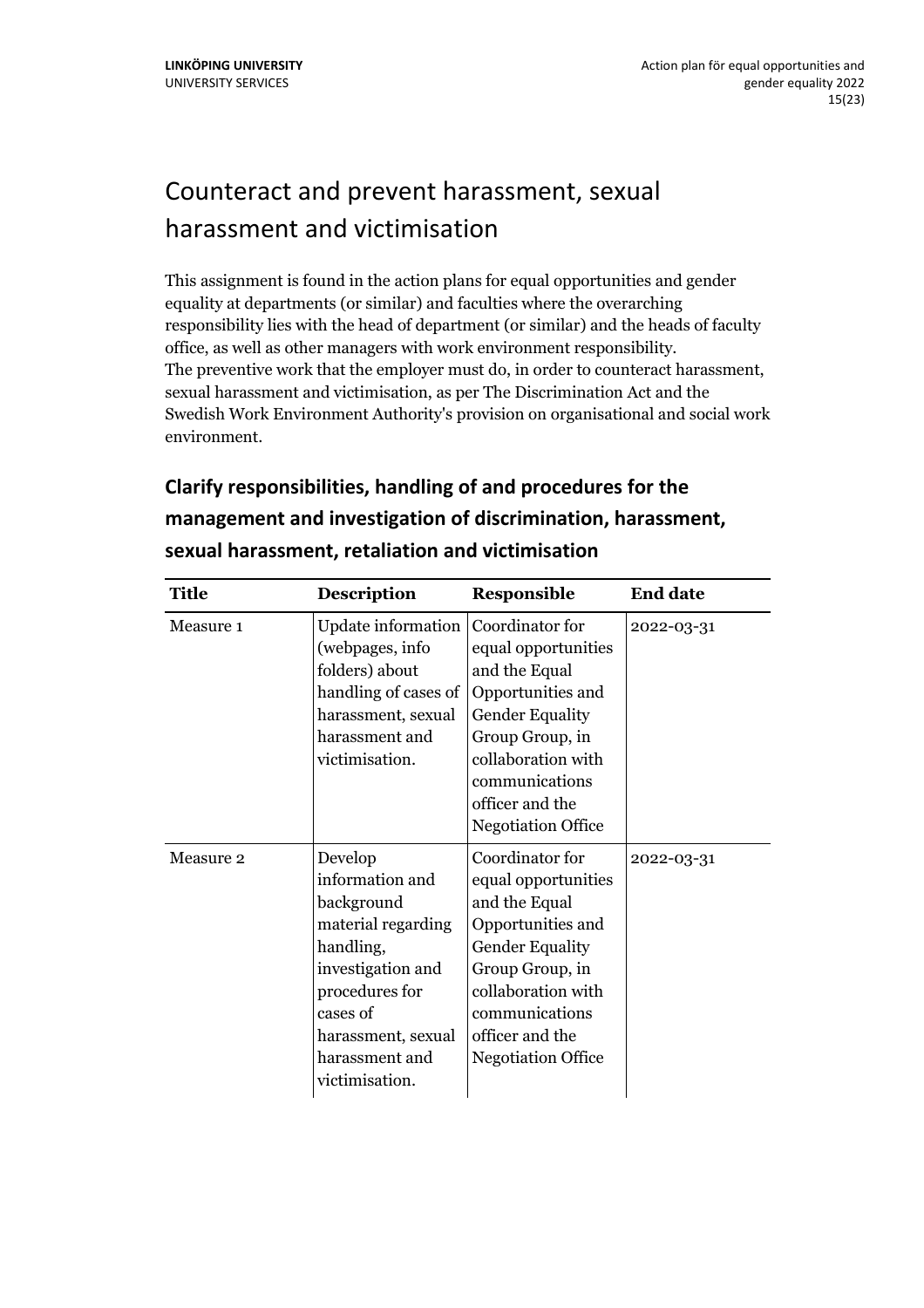| Measure 3 | Manage results      | Equal Opportunities 2022-12-31 |  |
|-----------|---------------------|--------------------------------|--|
|           | from the prevalence | and Gender Equality            |  |
|           | study into sexual   | Group                          |  |
|           | harassment in       |                                |  |
|           | academia. Continue  |                                |  |
|           | participation in    |                                |  |
|           | national            |                                |  |
|           | collaboration       |                                |  |
|           | programme for       |                                |  |
|           | gender-based        |                                |  |
|           | vulnerability and   |                                |  |
|           | sexual harassment   |                                |  |
|           | in academia.        |                                |  |

### <span id="page-15-0"></span>**Develop central support for handling of student cases relating to discrimination, harassment, sexual harassment, lack of accessibility, retaliation and victimisation**

| <b>Title</b> | <b>Description</b>                                                                                                                                                                        | <b>Responsible</b>                                                                                                                                                                                                     | <b>End date</b> |
|--------------|-------------------------------------------------------------------------------------------------------------------------------------------------------------------------------------------|------------------------------------------------------------------------------------------------------------------------------------------------------------------------------------------------------------------------|-----------------|
| Measure 1    | Develop support for<br>programme<br>managers to deal<br>with difficult<br>student cases.                                                                                                  | Director of study<br>administration and<br>the Equal<br>Opportunities and<br><b>Gender Equality</b><br>Group                                                                                                           | 2022-06-30      |
| Measure 2    | Update information<br>(webpages, info<br>folders) about<br>handling of cases of<br>harassment, sexual<br>harassment and<br>victimisation.                                                 | Coordinator for<br>Equal opportunities<br>in collaboration with<br>communications<br>officer and Student<br>Division                                                                                                   | 2022-03-31      |
| Measure 3    | Develop<br>information<br>material and review<br>background<br>material regarding<br>handling and<br>procedures for<br>cases of<br>harassment, sexual<br>harassment and<br>victimisation. | Coordinator for<br>Equal opportunities<br>and the Equal<br>Opportunities and<br><b>Gender Equality</b><br>Group, in<br>collaboration with<br>communications<br>officer, Negotiation<br>Office and Student<br>Division. | 2022-03-31      |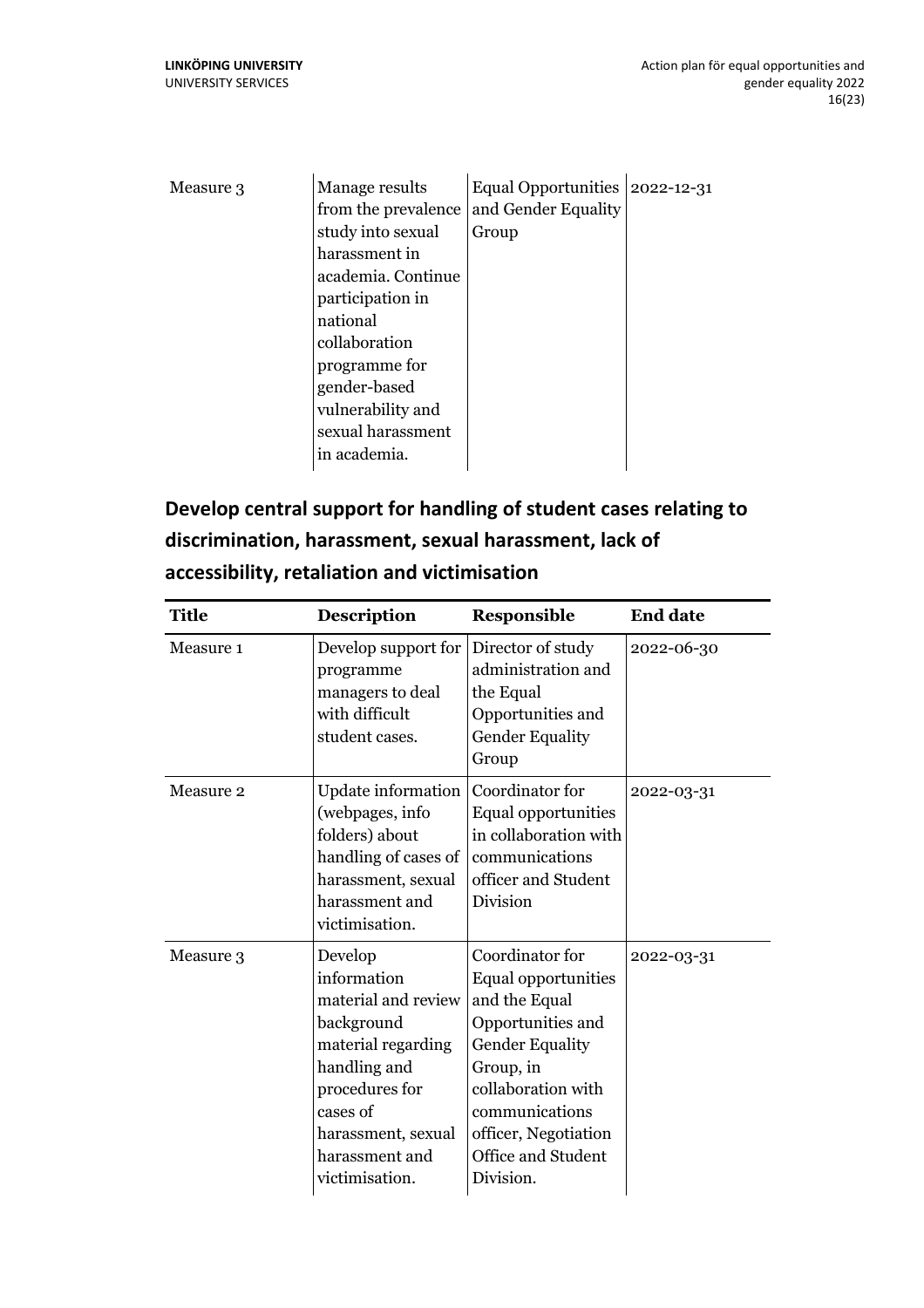| Measure 4 | Manage results      | Equal Opportunities 2022-12-31 |  |
|-----------|---------------------|--------------------------------|--|
|           | from the prevalence | and Gender Equality            |  |
|           | study into sexual   | Group                          |  |
|           | harassment in       |                                |  |
|           | academia. Continue  |                                |  |
|           | participation in    |                                |  |
|           | national            |                                |  |
|           | collaboration       |                                |  |
|           | programme for       |                                |  |
|           | gender-based        |                                |  |
|           | vulnerability and   |                                |  |
|           | sexual harassment   |                                |  |
|           | in academia.        |                                |  |
|           |                     |                                |  |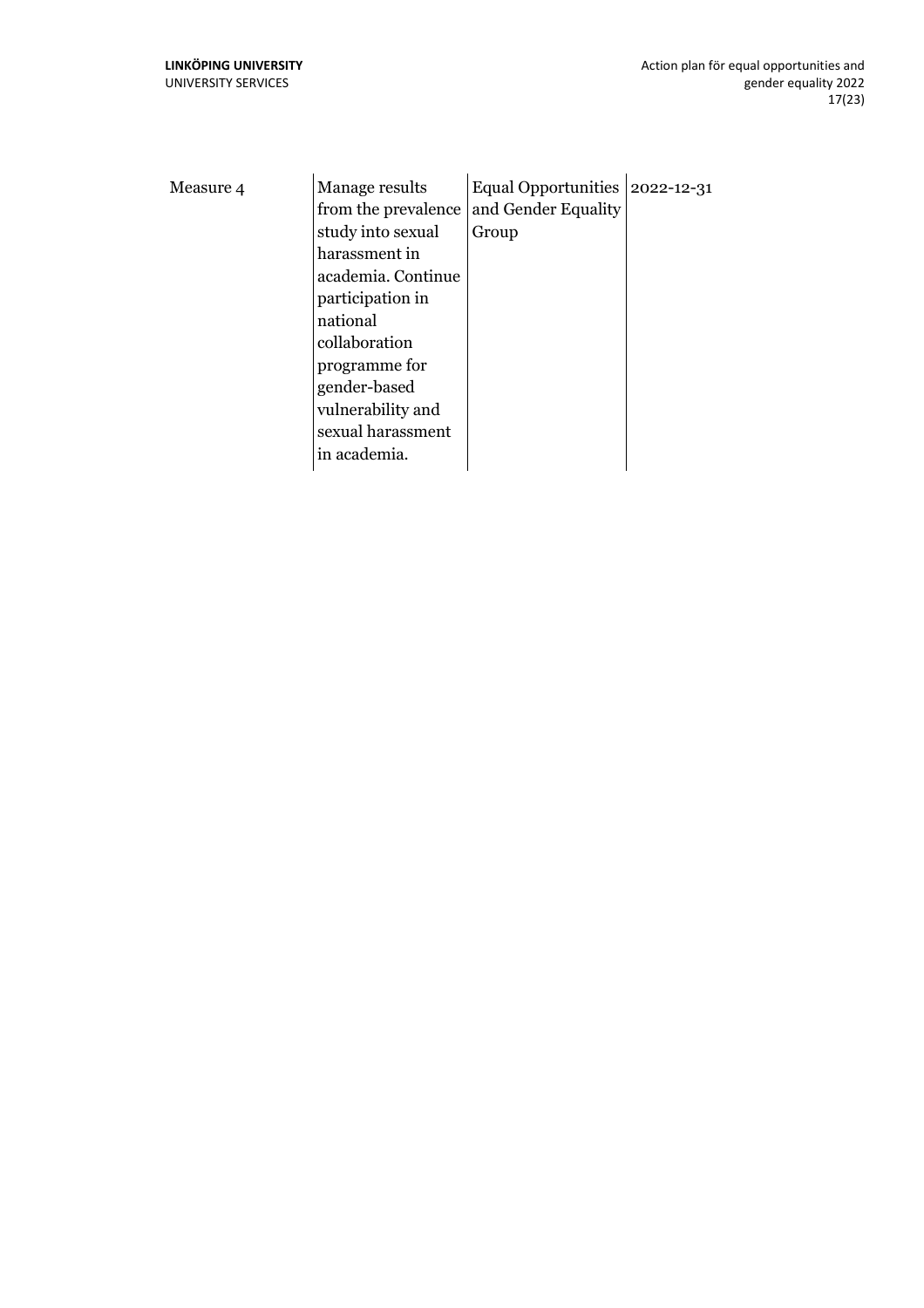### <span id="page-17-0"></span>Gender mainstreaming

As per the university's appropriation directions for budget year 2021, work with gender mainstreaming is to continue, with the aim of helping achieve the gender equality policy goals (skr. 2016/17:10), e.g. relating to equal opportunities to career pathways, gender-based study selection and study completion. Every university and university college must continue to follow its own plan with development requirements, targets and activities that it intends to implement, and describe how gender equality will be integrated and be part of its regular operations, e.g. in its governance processes. It is advantageous if the work of gender mainstreaming is integrated with other work.

| <b>Title</b> | <b>Description</b>                                                                                                                                                  | <b>Responsible</b>                                                                                 | <b>End date</b> |
|--------------|---------------------------------------------------------------------------------------------------------------------------------------------------------------------|----------------------------------------------------------------------------------------------------|-----------------|
| Measure 1    | Participate in the<br>development an<br>follow-up of the<br>gender equality<br>perspective in<br>quality assurance.                                                 | Deputy vice-<br>chancellor and<br>coordinator for<br>equal opportunities                           | 2023-12-31      |
| Measure 2    | Monitor and review<br>gender equality<br>perspectives in<br>operations support<br>such as HR<br>processes, and<br>review guidelines<br>and governance<br>documents. | Coordinator for<br>equal opportunities<br>in collaboration<br>with HR director<br>and HR division. | 2022-12-31      |
| Measure 3    | Collaborate with<br>vice-chancellor<br>assignment on<br>gender equality,<br>career pathways<br>and qualification.                                                   | Equal Opportunities   2024-12-31<br>and Gender<br><b>Equality Group</b>                            |                 |

#### <span id="page-17-1"></span>**Continue the work of integrating gender equality perspectives into regular processes**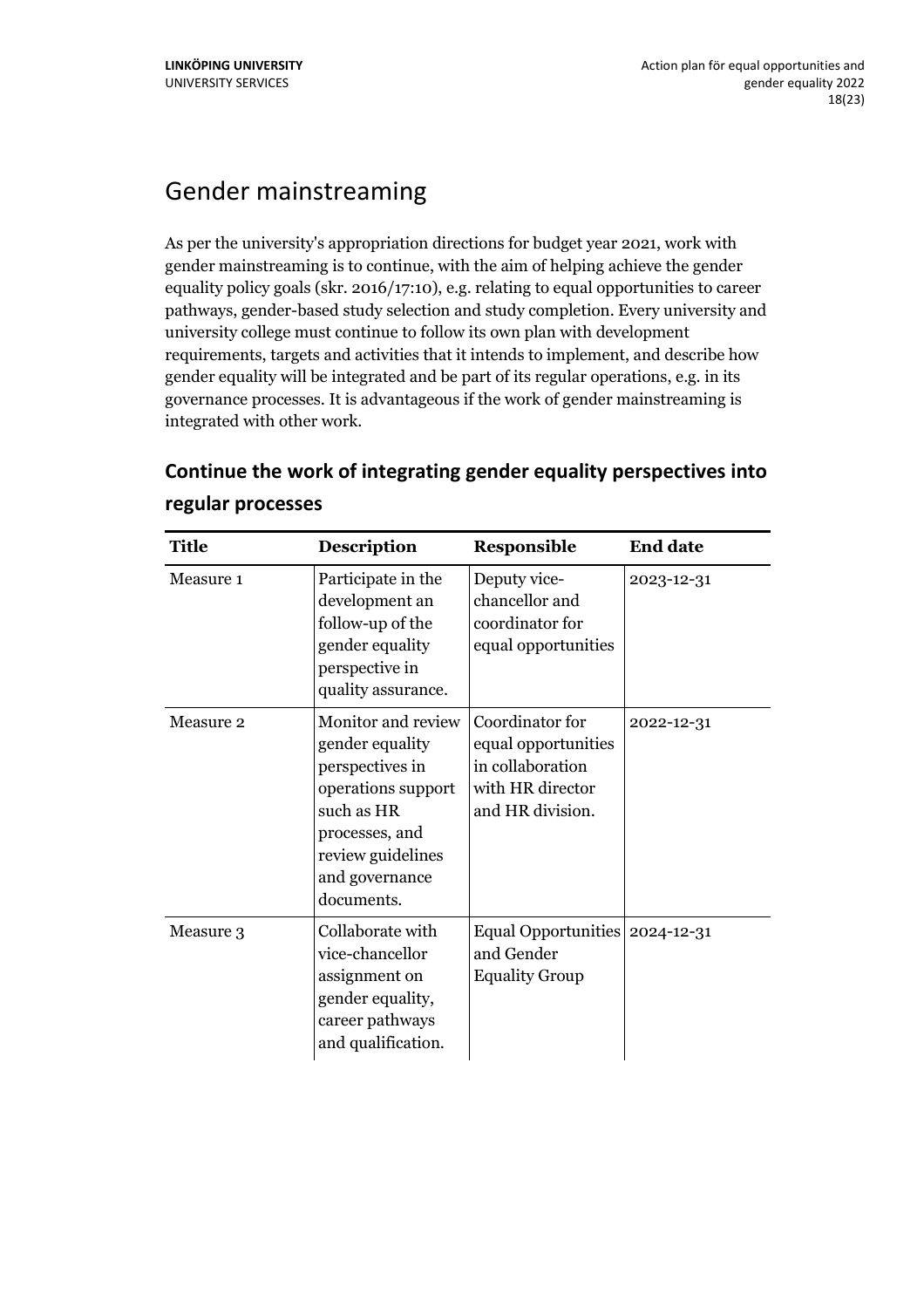# <span id="page-18-0"></span>Diversified recruitment of students

As per the Higher Education Act, higher education institutions are to actively promote diversified recruitment to their education programmes. In addition to grounds for discrimination such as gender, ethnicity, functional impairment, sexual orientation, gender identity and expression, religion and other belief and age, the work is also to include socioeconomic background.

#### <span id="page-18-1"></span>**Clarify organisation, governance and follow-up of the work in diversified recruitment**

| <b>Title</b> | <b>Description</b>                                                                                        | Responsible                                                                                                                                                                                   | <b>End date</b> |
|--------------|-----------------------------------------------------------------------------------------------------------|-----------------------------------------------------------------------------------------------------------------------------------------------------------------------------------------------|-----------------|
| Measure 1    | Review and decide<br>on the organisation<br>and governance of<br>the work to<br>diversify<br>recruitment. | Project manager for $ 2022-06-30$<br>LiU's self-<br>evaluation of<br>diversified<br>recruitment in<br>collaboration with<br>the Equal<br>Opportunities and<br><b>Gender Equality</b><br>Group |                 |

#### <span id="page-18-2"></span>Communication

<span id="page-18-3"></span>**Develop communication related to equal opportunities and gender equality work at LiU**

| <b>Title</b> | <b>Description</b>                                                                                                                             | <b>Responsible</b>                                                                                                                                                     | <b>End date</b> |
|--------------|------------------------------------------------------------------------------------------------------------------------------------------------|------------------------------------------------------------------------------------------------------------------------------------------------------------------------|-----------------|
| Measure 1    | Develop the<br>intranet pages for<br>equal opportunities<br>and gender equality<br>(staff, students,<br>possibly the<br>management<br>portal). | Coordinator for<br>equal opportunities<br>and the Equal<br>Opportunities and<br><b>Gender Equality</b><br>Group, in<br>collaboration with<br>communications<br>officer | 2022-12-31      |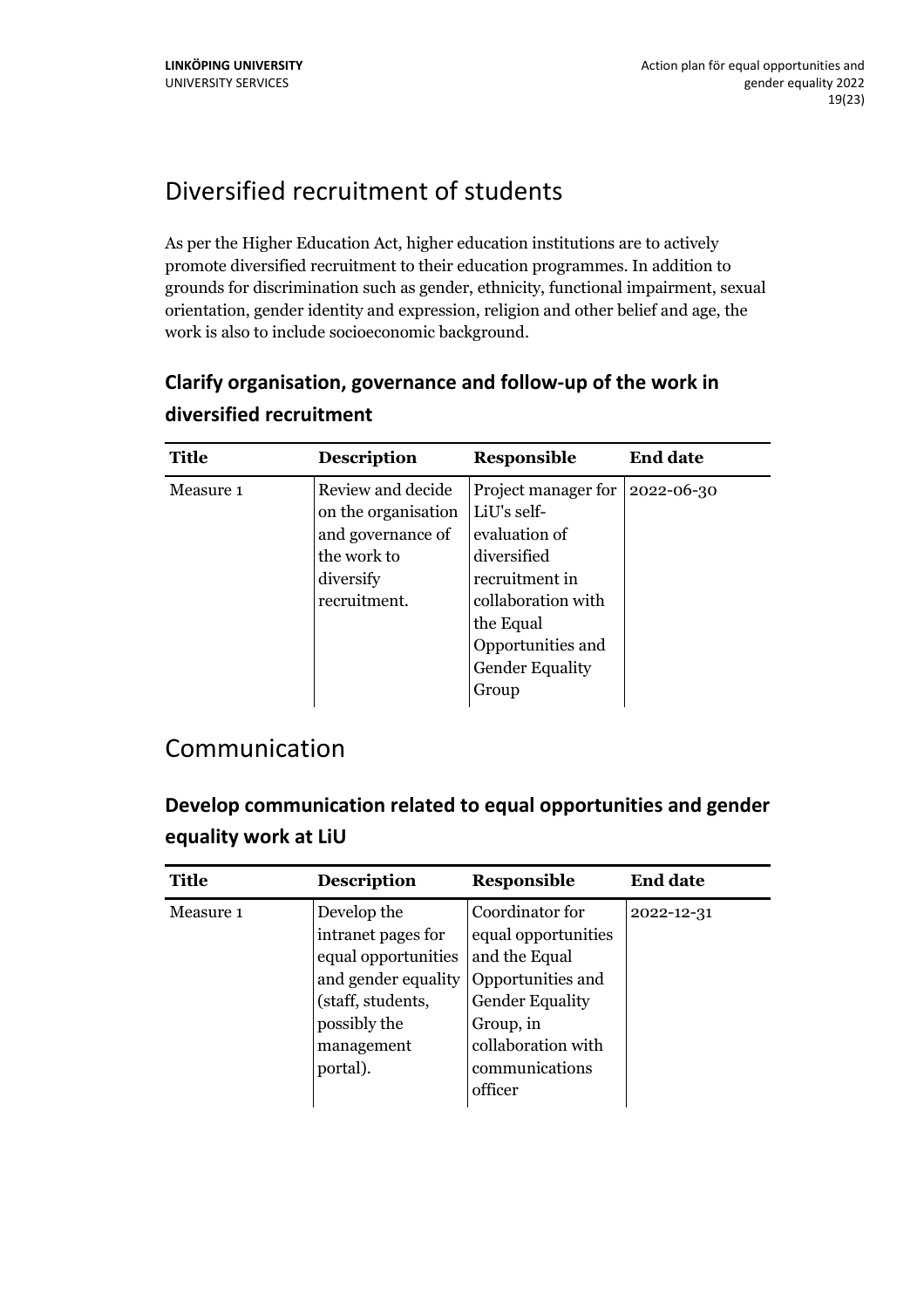| Measure 2 | Monitor and spread Coordinator for<br>relevant news in the equal opportunities<br>field of equal<br>opportunities and<br>gender equality for<br>the higher<br>education sector. | and the Equal<br>Opportunities and<br><b>Gender Equality</b><br>Group, in<br>collaboration with<br>communications<br>officer | 2022-12-31 |
|-----------|---------------------------------------------------------------------------------------------------------------------------------------------------------------------------------|------------------------------------------------------------------------------------------------------------------------------|------------|
|           |                                                                                                                                                                                 |                                                                                                                              |            |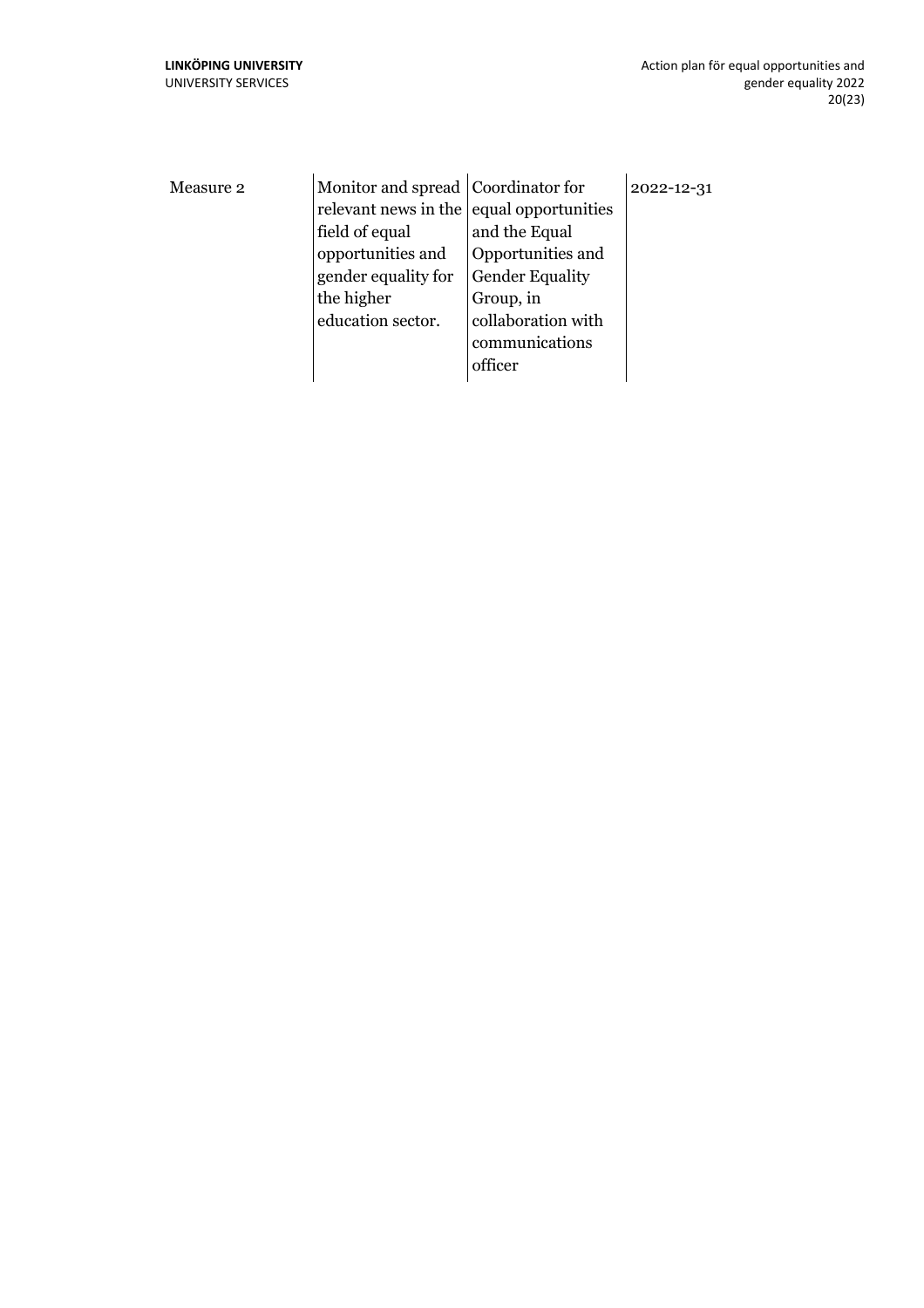## <span id="page-20-0"></span>**Training**

| <b>Title</b><br><b>Description</b><br>Responsible<br><b>End date</b>                                                                                                                                                                                                                                                                                                                                                                                                                                                                                                                                                                         |  |
|----------------------------------------------------------------------------------------------------------------------------------------------------------------------------------------------------------------------------------------------------------------------------------------------------------------------------------------------------------------------------------------------------------------------------------------------------------------------------------------------------------------------------------------------------------------------------------------------------------------------------------------------|--|
| Study<br>Measure 1<br>Provide training<br>2021-12-07<br>and work<br>administrative<br>continually to<br>coordinator for<br>equal opportunities<br>improve and<br>develop training for<br>managers, faculty<br>programme<br>directors, co-<br>workers, students<br>and student union<br>workes in the fields<br>of equal<br>opportunities and<br>gender equality.<br>Examples of such<br>training: leadership<br>programme,<br>programmes for<br>faculty programme<br>directors, further<br>education for<br>teachers at<br>Didacticum, student<br>union training and<br>training for the<br>students' work<br>environment<br>representative. |  |

#### <span id="page-20-1"></span>**Equal opportunities and gender equality training**

<span id="page-20-2"></span>**Study the need for training and further education initiatives in equal opportunities and gender equality**

| <b>Title</b> | <b>Description</b> | Responsible | <b>End date</b> |
|--------------|--------------------|-------------|-----------------|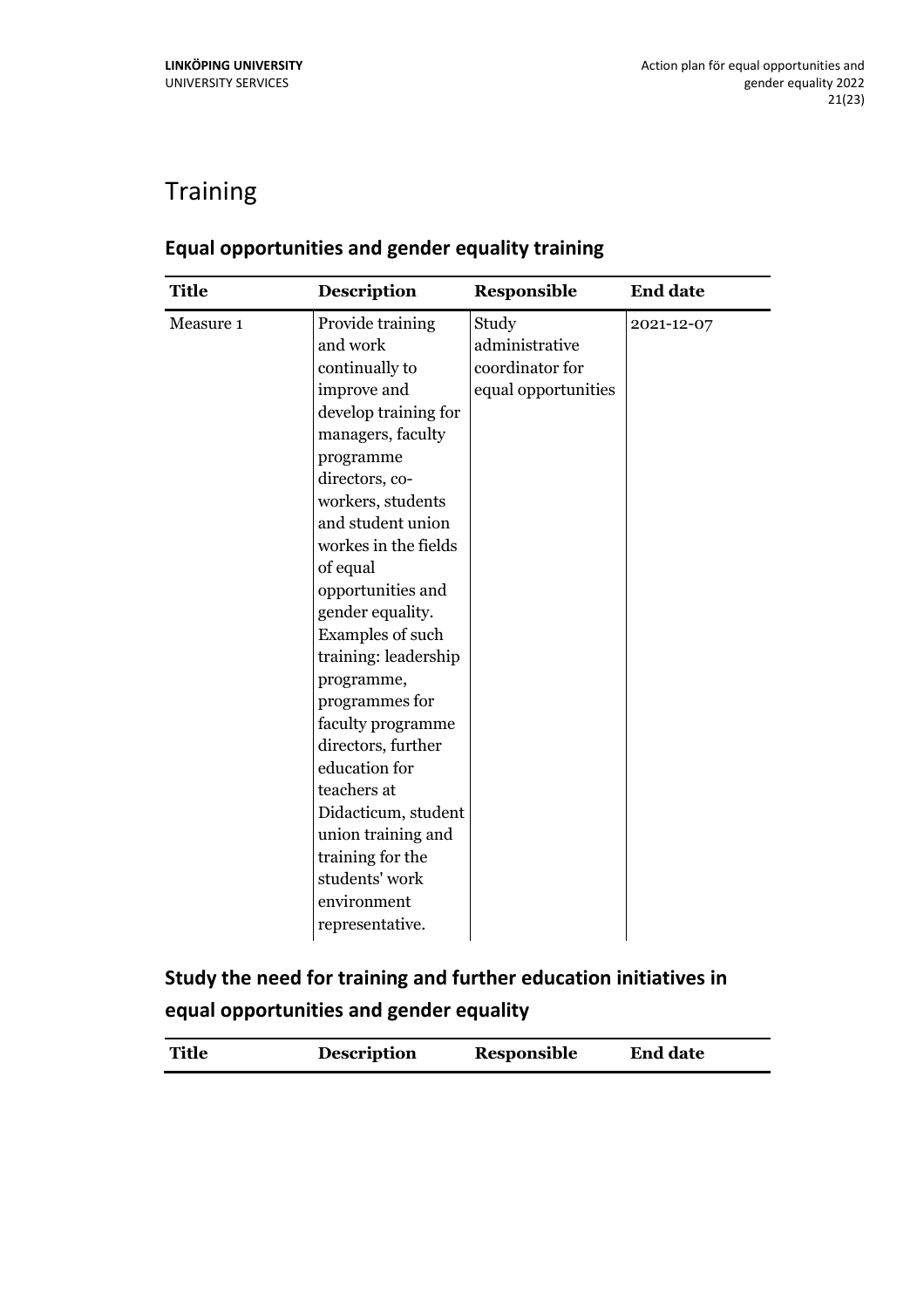| Monitor the need<br>Measure 2<br>and demand for<br>further education<br>for various groups<br>and roles that are<br>responsible for<br>equal opportunities<br>and gender<br>mainstreaming<br>work, e.g. academic<br>appointments<br>boards, managers,<br>course managers,<br>HR partners etc.<br>This measure will<br>place particular<br>focus on Horizon<br>Europe Gender<br><b>Equality Plan and</b><br>the demand for<br>training in gender<br>equality. | Coordinator for<br>equal opportunities<br>and the Equal<br>Opportunities and<br><b>Gender Equality</b><br>Group | 2022-09-30 |
|--------------------------------------------------------------------------------------------------------------------------------------------------------------------------------------------------------------------------------------------------------------------------------------------------------------------------------------------------------------------------------------------------------------------------------------------------------------|-----------------------------------------------------------------------------------------------------------------|------------|
|--------------------------------------------------------------------------------------------------------------------------------------------------------------------------------------------------------------------------------------------------------------------------------------------------------------------------------------------------------------------------------------------------------------------------------------------------------------|-----------------------------------------------------------------------------------------------------------------|------------|